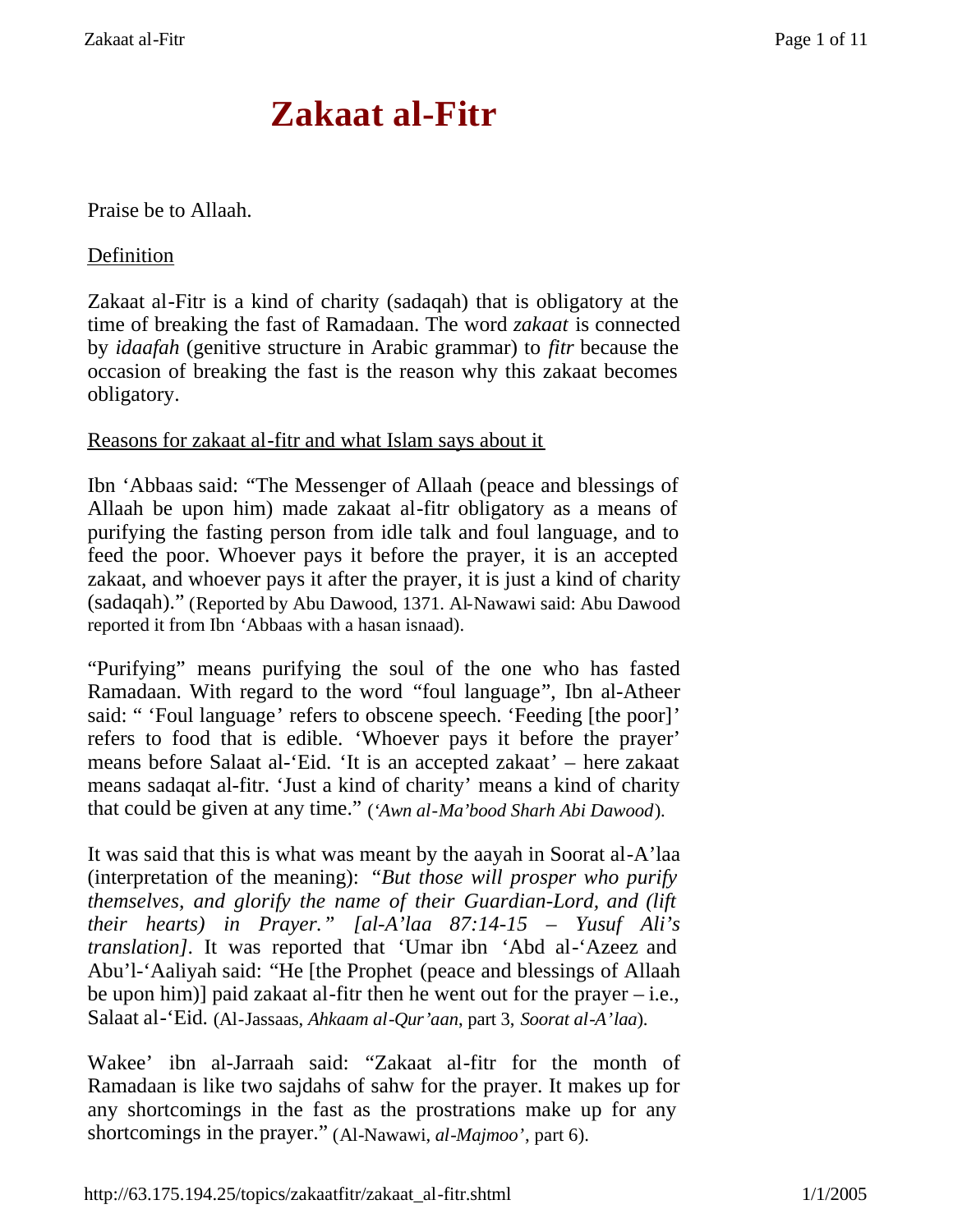# Rulings on zakaat al-fitr

The correct view is that it is fard (obligatory), because Ibn 'Umar said: "The Messenger of Allaah (peace and blessings of Allaah be upon him) made zakaat al-fitr obligatory," and because of the consensus of the scholars (ijmaa') that it is fard. (*Al-Mughni*, part 2, *Baab Sadaqat al-Fitr*).

## When it has to be given

It becomes obligatory when the sun sets on the last day of Ramadaan. Anyone who gets married, has a baby born to him or becomes Muslim before the sun sets on that day, has to give zakaat al-fitr [on behalf of himself and/or his new wife or new baby], but if that happens after sunset, he does not have to give it… Whoever dies after sunset on the night of fitr, sadaqat al-fitr must be given on his behalf. This is what Ahmad stated." (*Al-Mughni*, part 2, *Fasl Waqt Wujoob Zakaat al-Fitr*).

#### Who is obliged to pay it?

- 0. Zakaat al-fitr is obligatory on Muslims. Ibn 'Umar (may Allaah be pleased with him) said: "The Messenger of Allaah (peace and blessings of Allaah be upon him) made zakaat al-fitr, one saa' of dates or one saa' of barley, obligatory on the Muslims, slave and free, male and female, young and old." (Al-Bukhaari, 1407)
- 1. Al-Shaafa'i (may Allaah have mercy on him) said: "The hadeeth of Naafi' indicates that the Messenger of Allaah (peace and blessings of Allaah be upon him) made it obligatory only on the Muslims, which is in accordance with the Book of Allaah, may He be glorified, because He has made zakaat as a purification for the Muslims, and purification can only be for the Muslims." (*Al-Umm*, part2, *Baab Zakaat al-Fitr*).
- 2. It is obligatory on those who are able to pay it. Al-Shaafa'i said: "Everyone who, at the beginning of Shawwaal, has enough food for himself and those whom he is supporting, for that day, and has enough to give zakaat al-fitr on behalf of them and himself, should give it on behalf of them and himself. If he only has enough to give on behalf of some of them, then he should give on behalf of some of them. If he only has enough for himself and those whom he is supporting, then he is not obliged to give zakaat al-fitr on his own behalf or on behalf of those whom he is supporting." (*Al-Umm*, part 2, *Baab Zakaat al-Fitr*).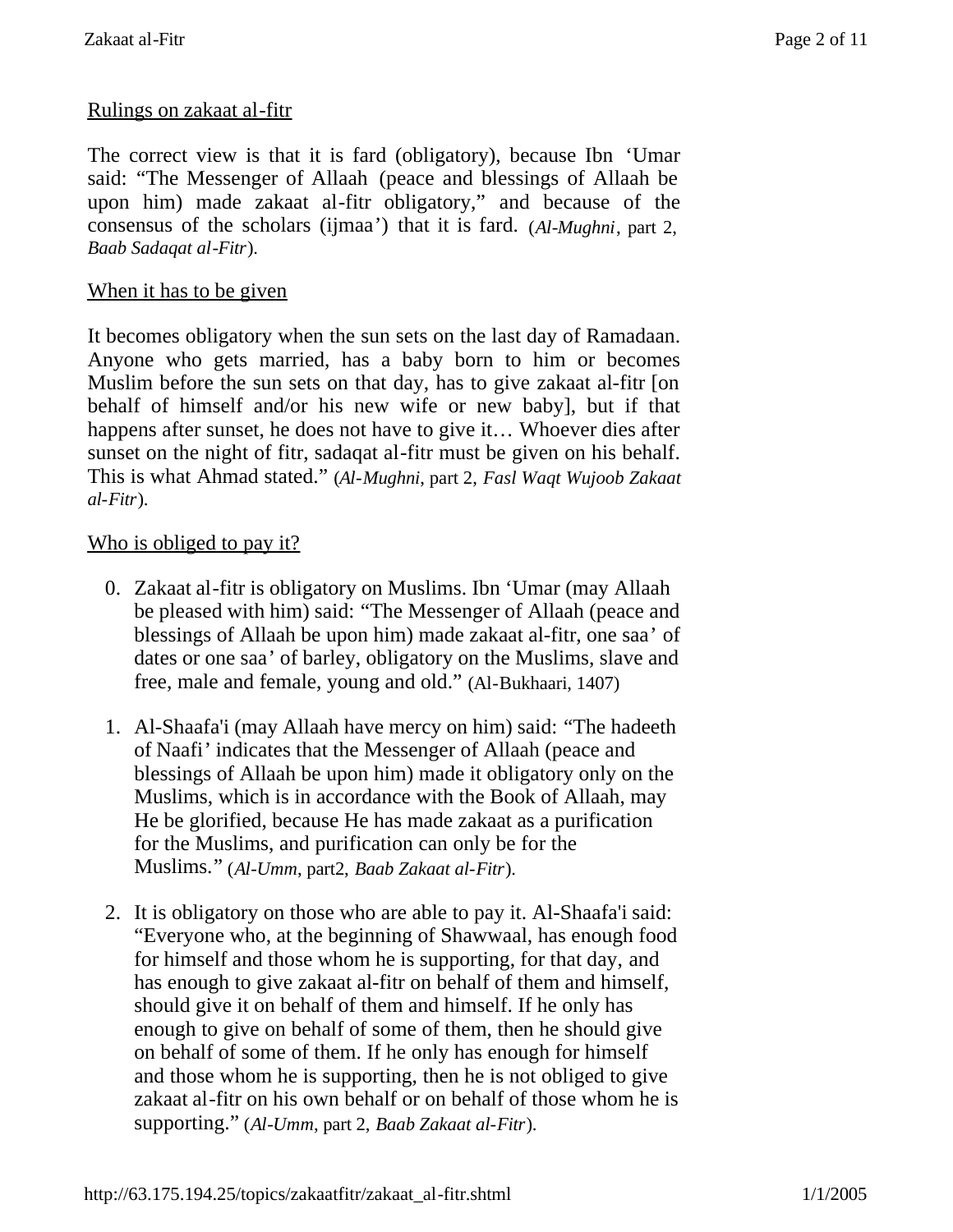- 3. Al-Nawawi (may Allaah have mercy on him) said: "The one who is in financial difficulty is not obliged to give [zakaat alfitr]; there is no difference among the scholars in this regard… The obligation is determined by whether or not a person can afford it. Whoever has one saa' more than he needs for himself and those whom he is obliged to support on the night and day of Eid, has enough [is not in financial difficulty]. Whoever does not have anything more than he needs is in financial difficulty, so he is not obliged to pay anything in this case. (*Al-Majmoo'*, part 6, *Shuroot Wujoob Sadaqat al-Fitr*).
- 4. The Muslim should give on his own behalf and on behalf of those on whom he spends, such as wives and relatives, if they cannot give it on their own behalf. If they are able to, it is better for them to give it themselves, because the command is addressed to them in the first place.

Ibn 'Umar (may Allaah be pleased with him) said: "The Messenger of Allaah (peace and blessings of Allaah be upon him) made zakaat al-fitr, one saa' of dates or one saa' of barley, obligatory on the Muslims, slave and free, male and female, young and old, and commanded that it should be given before the people went out to pray." (Al-Bukhaari, 1407)

Al-Shaafa'i (may Allaah have mercy on him) said: "The guardian of the insane and the minor should give zakaat al-fitr on their behalf and on behalf of those for whom they [the insane and minor] may be responsible, just as the sane person should give on his own behalf… If there is a kaafir among those whom he is supporting, he does not have to give zakaat al-fitr on his behalf, because he cannot be purified by zakaah." (*Al-Umm*, part 2, *Baab Zakaat al-Fitr*).

The author of *al-Muhadhdhab* said: "Al-Musannif (may Allaah have mercy on him) said: 'If someone has to pay zakaat al-fitr on his own behalf and on behalf of those whom he is supporting, if they are Muslim and if has more than he needs to spend on them that he can give, then the mother and father, and grandparents and great-grandparents, etc., may have to pay zakaat al-fitr on behalf of their children and grandchildren and great-grandchildren, etc., and the children may have to pay zakaat al-fitr on behalf of their parents and grandparents and great-grandparents, etc., – if they are obliged to spend on their maintenance. (*Al-Majma'*, part 6).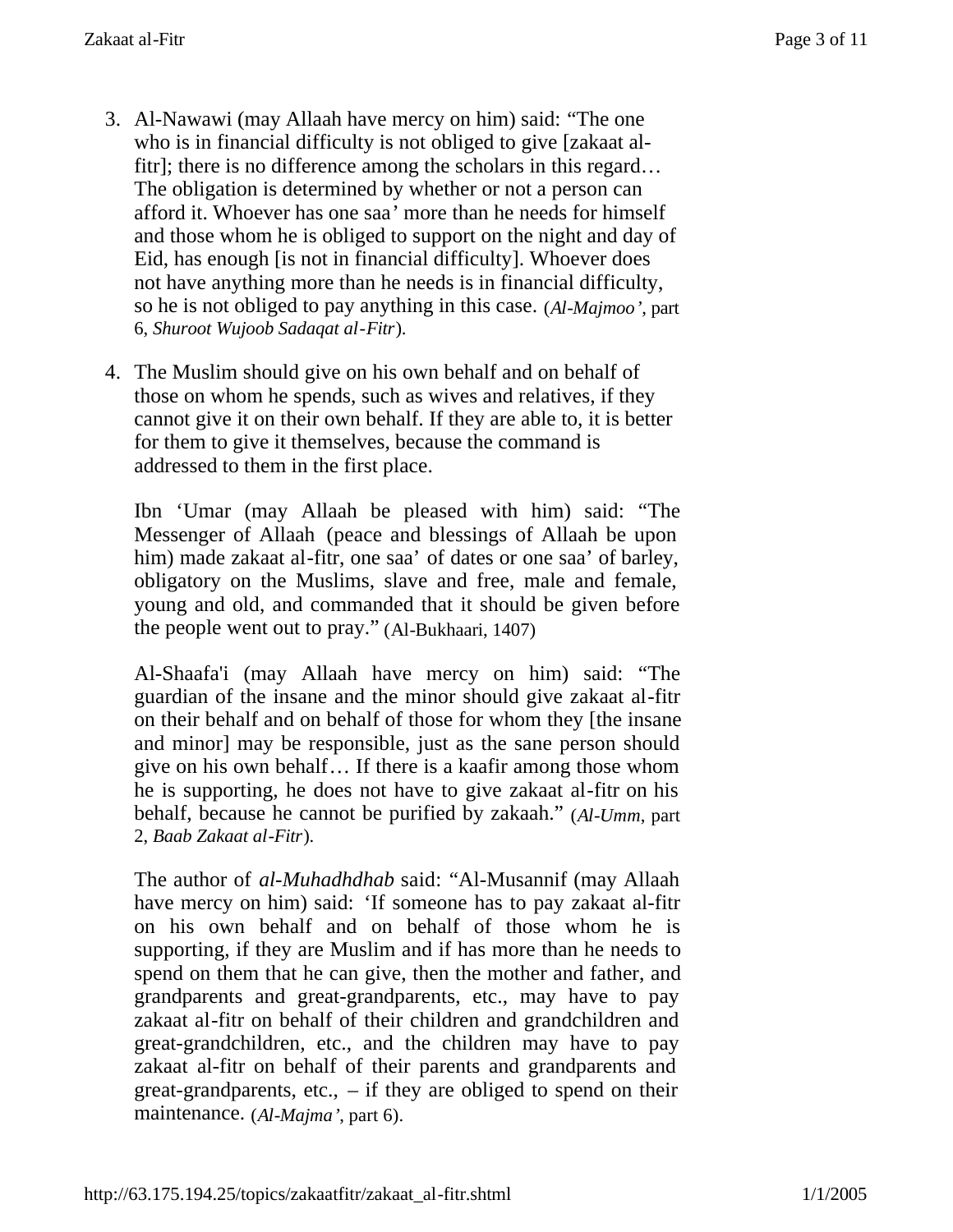A man has to pay on behalf of himself and his wife – even if she has money of her own – and his children and parents if they are poor, and his daughter if she is married but the marriage has not yet been consummated. If his son is rich, he does not have to give zakaat al-fitr on his behalf. A husband has to give zakaat al-fitr on behalf of a divorced wife whose divorce (talaaq) is not yet final (i.e., she is still in the 'iddah of a first or second talaaq), but not in the case of a rebellious wife or one whose divorce is final. A son does not have to give zakaat al-fitr on behalf of a poor father's wife because he is not obliged to spend on her.

[When giving zakaat al-fitr], one should start with the closest people first, so he gives it on behalf of himself, then his wife, then his children, then the rest of his relatives in order of closeness, following the pattern laid out in the rules governing inheritance.

Al-Shaafa'i, may Allaah have mercy on him, said: "Who I say is obliged to give zakaat al-fitr, if a child is born to him, or he takes possession of a slave, or someone becomes one of his dependents, at any time during the last day of Ramadaan, then the suns sets on the night of the crescent of Shawwaal, he has to give zakaat al-fitr on that person's behalf." (*Al-Umm*, *Baab Zakaat al-Fitr al-Thaani*).

It is not obligatory to give zakaat al-fitr on behalf of a foetus that is still in the mother's womb, but if this is done voluntarily, there is nothing wrong with it.

If someone who is obliged to give zakaat al-fitr dies before giving it, it must be given from his estate… even if the person who was supporting him also dies, the obligation still stands. (*Al-Mughni*, part 2).

If a servant has set wages that are paid to him daily or monthly, the employer does not have to give zakaat al-fitr on his behalf, because he is a hired worker, and one is not obliged to spend on a hired worker. (*al-Mawsoo'ah*, 23/339).

Concerning giving zakaat al-fitr on behalf of an orphan, Imaam Maalik (may Allaah have mercy on him) said: "The guardian should give zakaat al-fitr on behalf of the orphans some of whose wealth is under his control, even if they are minors." (*Al-Mudawwanah*, part 1).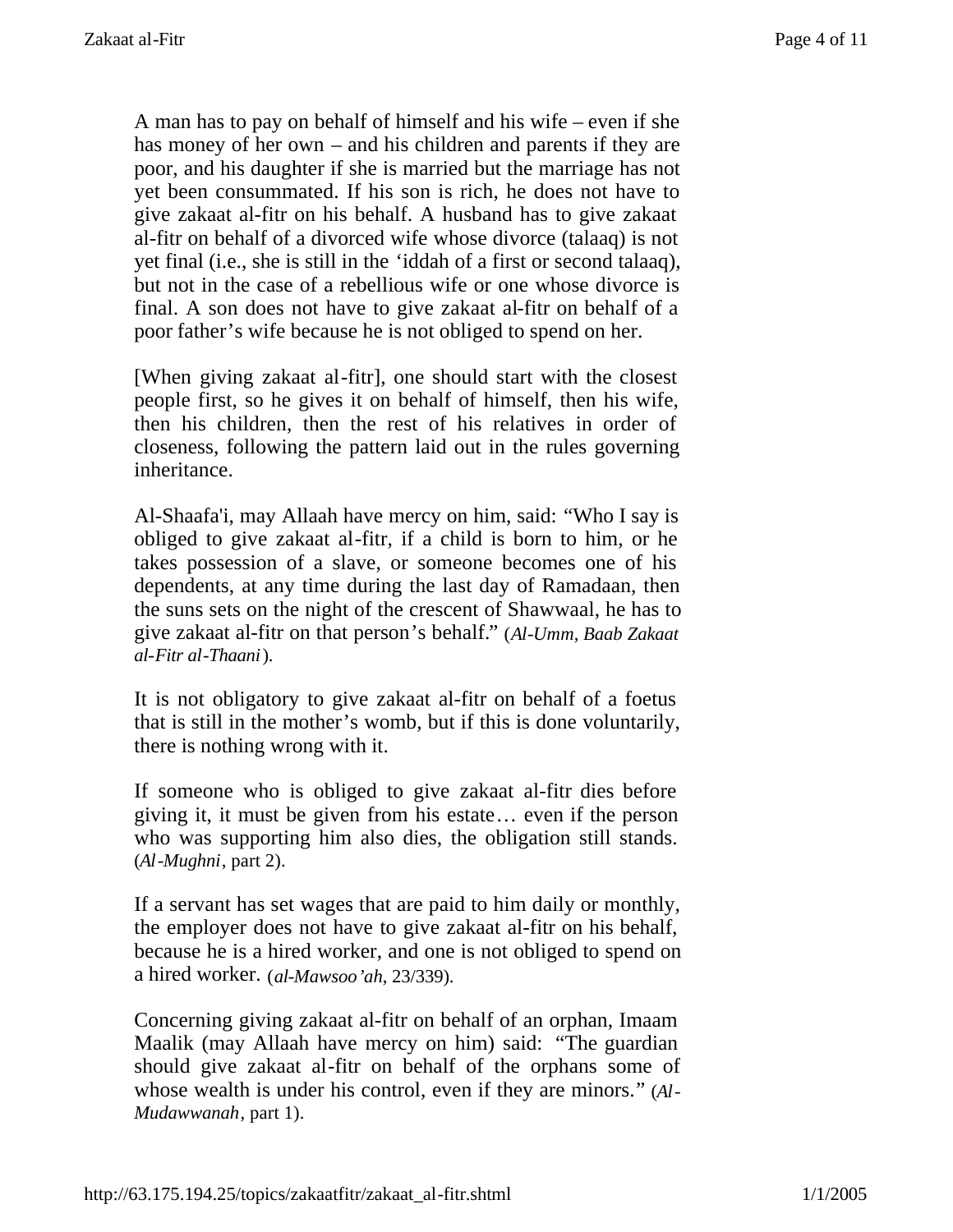# Amount of zakaat al-fitr

The amount to be given is one saa' of food, according to the measure of saa' used by the Prophet (peace and blessings of Allaah be upon him), because of the following hadeeth.

- Abu Sa'eed al-Khudri (may Allaah be pleased with him) said: "At the time of the Prophet (peace and blessings of Allaah be upon him) we used to give it in the form of a saa' of food…" (Reported by al-Bukhaari, 1412).

The weight of the saa' [which is a measure of volume] varies according to the type of food concerned, so when giving zakaat al-fitr by weight, one must make sure that what is given is equivalent to a saa' of that type of food. A saa' is approximately equivalent to three kilograms of rice.

#### Types of things that may be given

What should be given is food for human consumption, such as dates, wheat, rice or other kinds of food that humans eat. It is reported in *al-Saheehayn* from Ibn 'Umar (may Allaah be pleased with them both) that the Messenger of Allaah (peace and blessings of Allaah be upon him) made zakaat al-fitr, one saa' of dates or one saa' of barley, obligatory on the Muslims, slave and free, male and female,. (At that time, barley was one of the foods they ate). (Al-Bukhaari, 1408)

Abu Sa'eed al-Khudri (may Allaah be pleased with him) said: "At the time of the Messenger of Allaah (peace and blessings of Allaah be upon him), we used to give a saa' of food on the day of Fitr." Abu Sa'eed said: "And our food was barley, raisins, *aqit* (dried yoghurt) and dates." (Reported by al-Bukhaari, 1408).

It should be given in the form of the staple food that is used locally, whether it is wheat, rice, dates or lentils…

Al-Shaafa'i (may Allaah have mercy on him) said: "If the staple food of a people is corn, pearl millet (dukhn), thin-husked barley (sult), rice or any grain on which zakaat is obligatory, then they may give it as zakaat al-fitr. (Al-Shaafa'i, *al-Umm*, part 2, *Baab al-Rajul yakhtalifu qootuhu*)

Al-Nawawi (may Allaah have mercy on him) said: "Our companions said: 'It is a condition of giving something as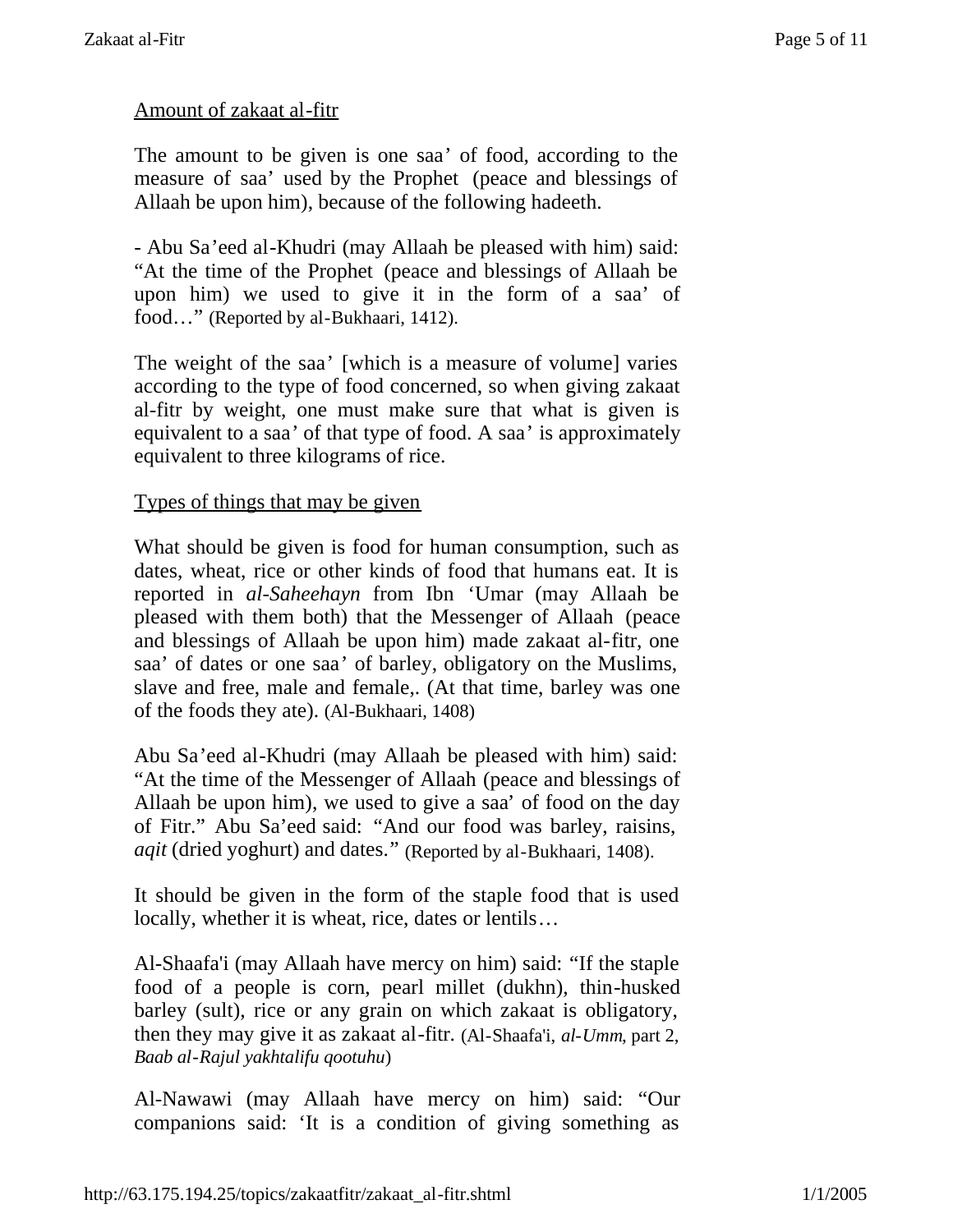zakaat al-fitr that it should be one of the foodstuffs on which zakaat is paid at the rate of one-tenth (i.e., zakaah of grains and fruits). Nothing else is acceptable except *aqit* (dried yoghurt), cheese and milk.'"

Al-Maawardi said: "This is the case even though some of the people who live on islands and others have fish or eggs as their staple food; these are not acceptable (as zakaat al-fitr) and there is no difference (among the scholars concerning this). As regards meat, the correct view is that stated by al-Shaafa'i and confirmed by al-Musannif and the companions in all that was narrated from them: that it is not acceptable (as zakaat al-fitr), and this is the unanimous view (of the scholars)… Our companions said: 'This is the case even if their staple food is fruits on which they do not have to give one-tenth as zakaat, such as figs etc. These are not acceptable (as zakaat al-fitr) at all." (*Al-Majmoo'*, part 6: *al-Waajib fi Zakaat al-Fitr*).

Ibn al-Qayyim (may Allaah have mercy on him) said: "If it was said, 'You must give a saa' of dates everywhere, whether it is the staple food or not,' this is a disputed matter which is subject to ijtihaad. There are some people who say that it is obligatory, and others who say that in each country it is obligatory to give a saa' of whatever is the staple food there, as the Prophet (peace and blessings of Allaah be upon him) specified five types of food for zakaat al-fitr, so in each country they can give the equivalent of a saa' of their staple food. This is more correct, and is closer to the principles of sharee'ah, for how can you make it obligatory for people whose staple food is fish, for example, or rice or pearl millet, to give dates? … And Allaah is the Source of strength. (*I'laam al-Muwaqqa'een*, part 2, *al-Qiyaas*).

It is permissible to give pasta ("macaroni") that is made from wheat, but one must make certain that the weight is equivalent to the weight of a saa' of wheat.

As for giving zakaat al-fitr in the form of money, this is not permissible at all, because the Prophet (peace and blessings of Allaah be upon him) said that it must be given in the form of food, not money. He clearly stated that it is to be given in the form of food, so it is not permissible to give it in any other form and Islam wants it to be given openly, not secretly. The Sahaabah gave zakaat al-fitr in the form of food, and we should follow, not innovate. The giving of zakaat al-fitr in the form of food is regulated by the measure of saa', and if it were to be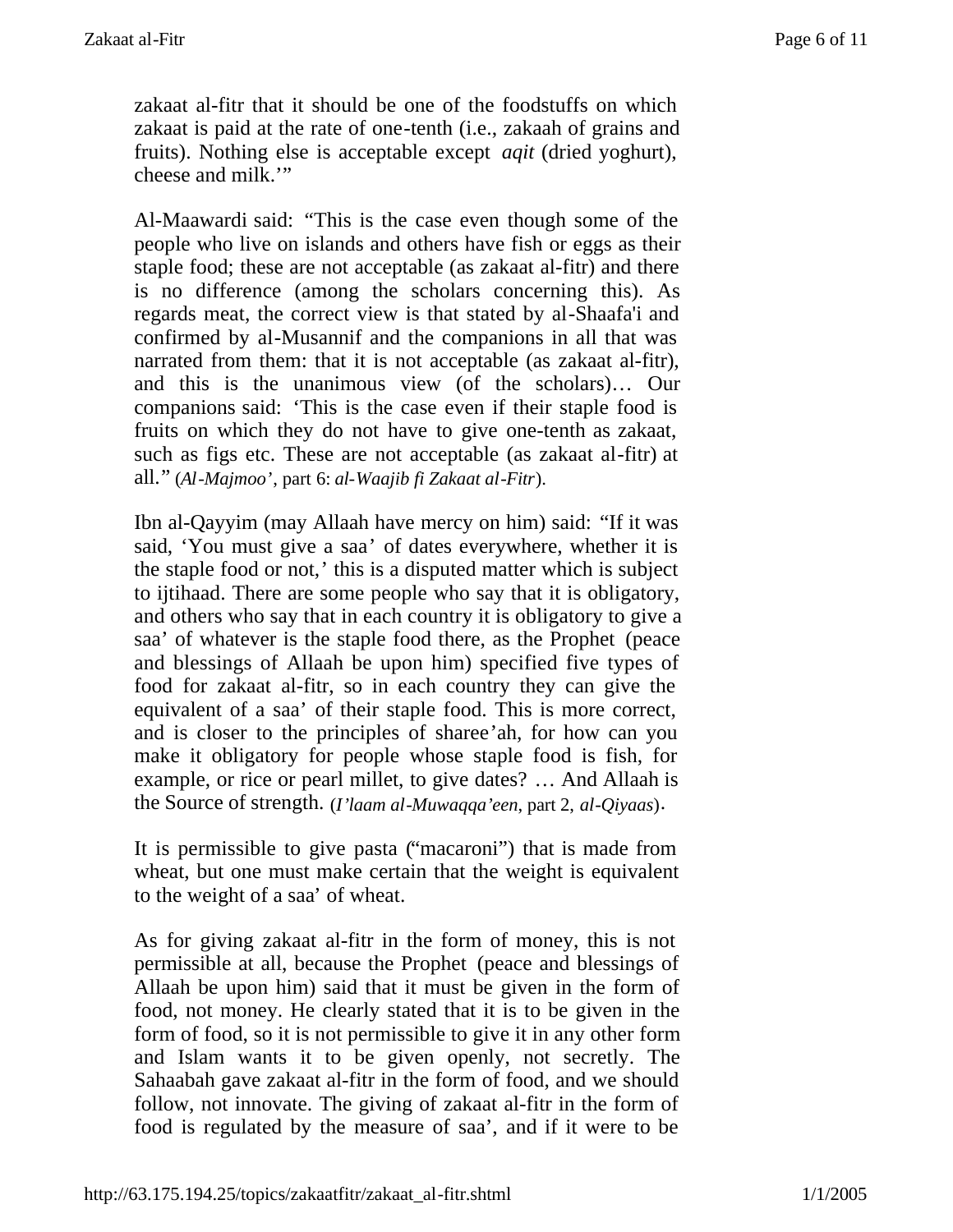given in the form of money, it could not be regulated in this manner: according to the price of what would it be worked out and given? There are obvious benefits to giving it in the form of staple foods, such as at times when businessmen are hoarding certain goods, prices have gone up, or at times of war and inflation. If someone were to say, "But money is more useful for the poor, because then they can buy what they want, and they might need something other than food, so the poor person might sell the food and lose money." The response to this is that there are other sources for meeting the needs of the poor with regard to shelter, clothing and so on, which are provided for from the zakaat paid on people's wealth (zakaat al-maal), general charity and other kinds of donations. Let us put things into the proper Islamic perspective and adhere to what was set out by the Prophet (peace and blessings of Allaah be upon him), who told us that giving a saa' of food to feed the poor is obligatory. If we give food to a poor person, he will eat it and will benefit from it sooner or later, because it is the kind of food he uses anyway.

On this basis, it is not permissible, for the purposes of zakaat alfitr, to give money for a person to pay off his debts or to cover the cost of surgery for a sick person or to pay for tuition for a needy student and so on. There are other sources for this kind of help, as stated above.

#### The time for giving zakaat al-fitr

It should be given before the Eid prayer, as is stated in the hadeeth that the Prophet (peace and blessings of Allaah be upon him) "commanded that it should be given before the people went out to pray." (Al-Bukhaari, 1407).

There is a time when it is mustahabb (preferable) to give it and a time when it is permissible to give it.

The time when it is mustahabb to give it is on the day of Eid, because of the hadeeth quoted above. For this reason it is Sunnah to delay the Eid prayer on Eid al-Fitr so as to allow enough time for those who have to give zakaat al-fitr to do so, and to have breakfast before coming out. On the other hand, it is Sunnah to hasten the Eid prayers on Eid al-Adhaa so that the people can go and offer their sacrifices and eat from them.

The time when it is permissible to give zakaat al-fitr is one or two days before Eid. In *Saheeh al-Bukhaari* it is reported that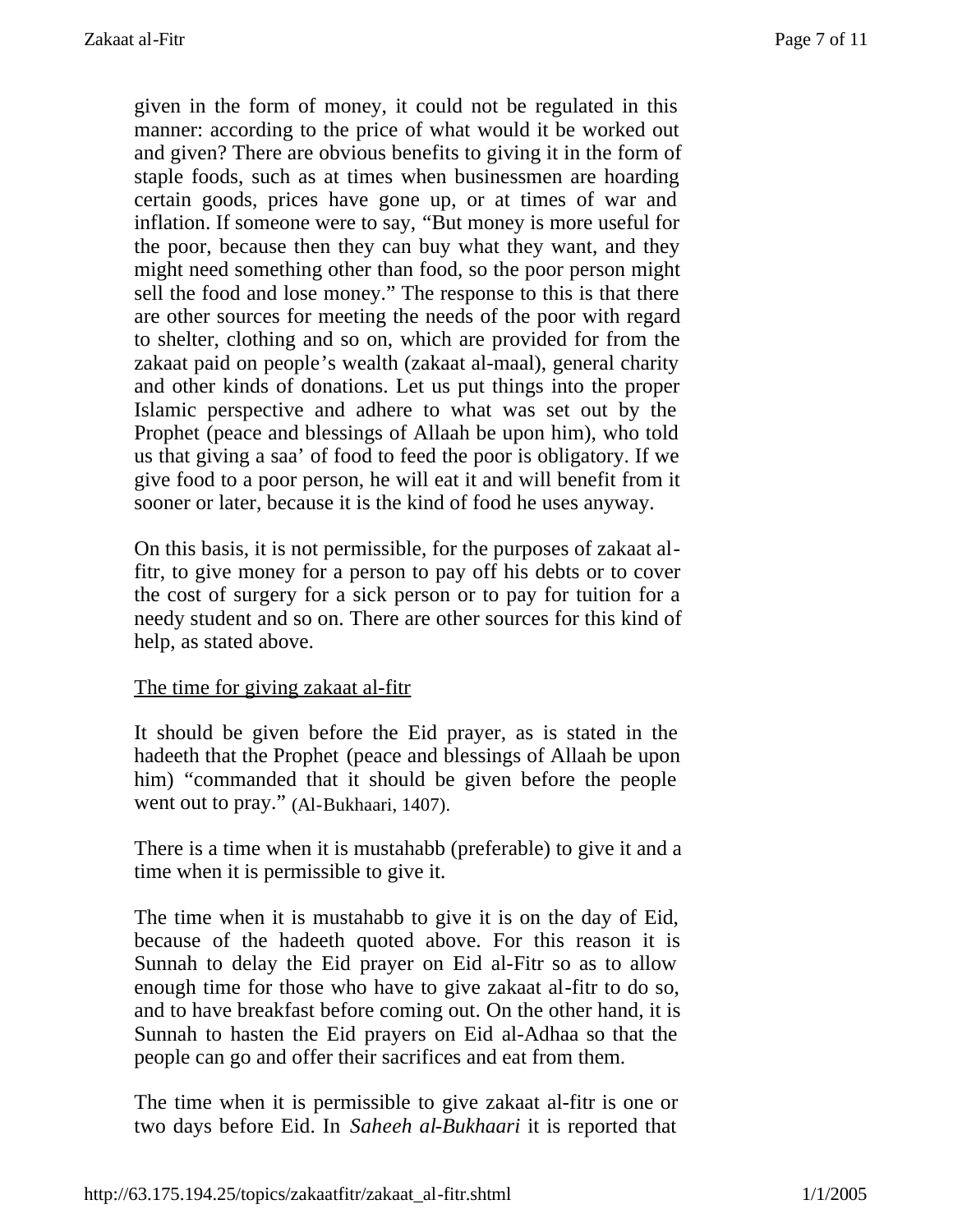Naafi' said: "Ibn 'Umar used to give on behalf of the young and the old, and he even used to give on behalf of my sons. He would give to those who took it, and it would be given a day or two before (Eid) al-Fitr."

("Those who took it" refers to those who were appointed by the imaam to collect the sadaqat al-fitr).

Naafi' said: "Ibn 'Umar used to send zakaat al-fitr to the one who was collecting it two or three days before ('Eid) al-Fitr." (*al-Mudawwanah*, part 1, *Baab Ta'jeel al-Zakaah qabla huloolihaa*).

It is disliked (makrooh) to delay giving it until after Salaat al- 'Eid; some scholars said that this is haraam and is counted as qadaa' (making up a duty that has not been performed on time), on the basis of the hadeeth, "Whoever pays it before the prayer, it is an accepted zakaat, and whoever pays it after the prayer, it is just a kind of charity." (Reported by Abu Dawood, 1371).

It says in '*Awn al-Ma'bood Sharh Abi Dawood*: "Obviously, the one who gives zakaat al-fitr after the prayer is like one who did not give it, because they have in common the fact that they did not give this obligatory charity. Most of the scholars think that giving it before Salaat al-'Eid is only mustahabb, and they confirmed that it is OK to give it at any time until the end of the day of Fitr, but this opinion is refuted by the hadeeth. With regard to delaying it until after the day of Eid, Ibn Ruslaan said: "This is haraam by consensus, because it is zakaah, so the one who delays it must be committing a sin, as is the case when one delays a prayer."

So it is haraam to delay giving it for no good reason, because this defeats the purpose, which is to save the poor from having to ask on the day of joy. If a person delays giving it with no excuse, he has committed a sin but he still has to make it up.

Zakaat al-fitr has to be handed over to someone who is entitled to it or someone who has been appointed to collect it, at the right time before the Eid prayer. If a man wants to give it to a particular person, but cannot find him or a trustee who can accept it on his behalf, and he is afraid that time is running out, he has to give it to another entitled person, and not delay giving it. If a person wants to give his zakaat al-fitr to a specific needy person, and is afraid that he may not see him at the appropriate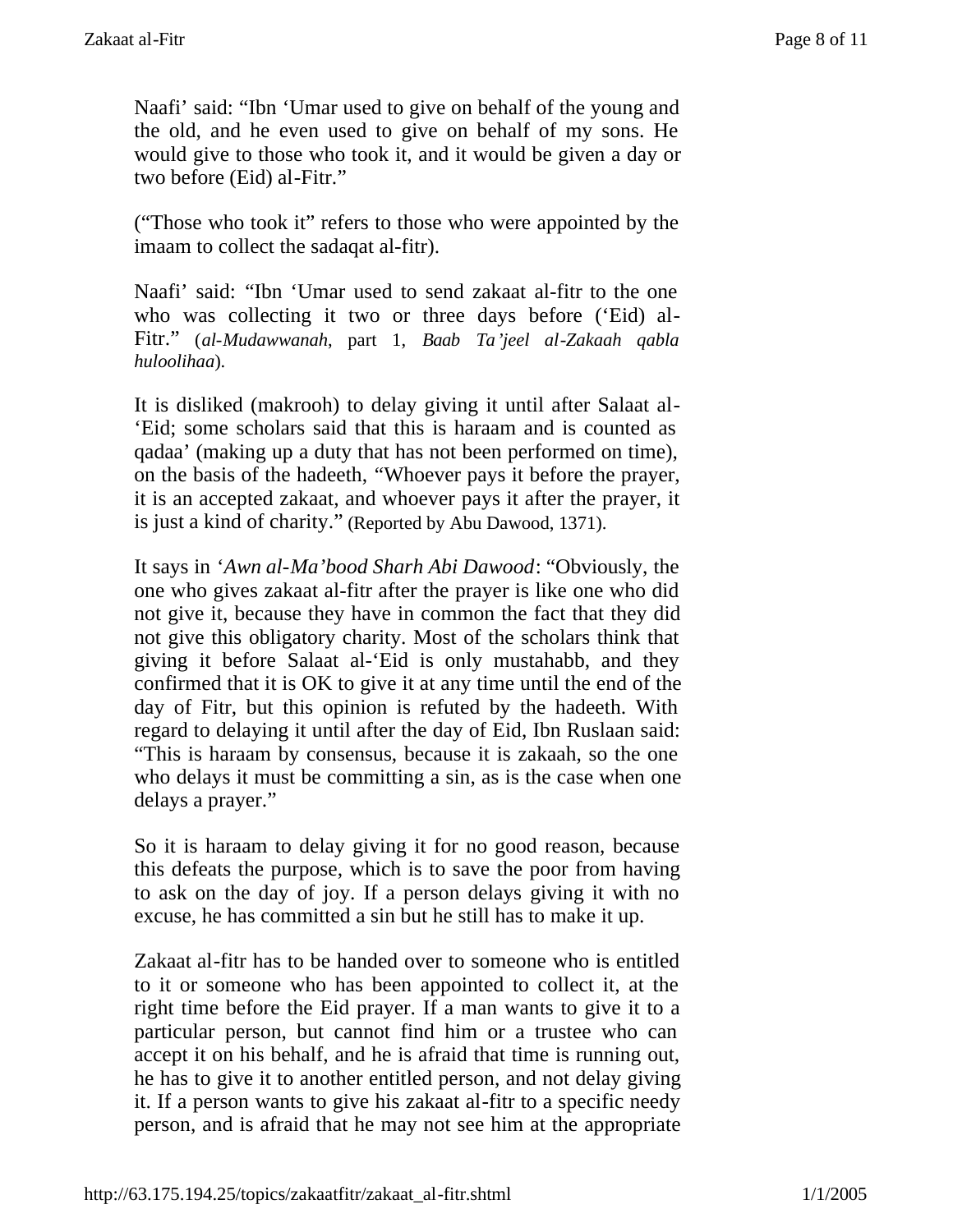time, he should tell him to appoint someone to accept it on his behalf, or to appoint him (the giver) to take it from himself on his behalf. Then when the time comes, he can take it to him in a bag or whatever, or keep it for him as a trust until he sees him.

If the one who wants to give zakaat appoints someone else to give it on his behalf, he is still responsible for it until he is certain that his deputy has carried out his instructions. (*Majaalis Shahr Ramadaan: Ahkaam Zakaat al-Fitr*, by Shaykh Ibn 'Uthaymeen).

## To whom it may be given

Zakaat al-Fitr may be given to the eight categories of people to whom zakaat al-maal may be given. This is the opinion of the majority. According to the Maalikis, one of the opinions of Ahmad and the opinion of Ibn Taymiyyah, it should be given exclusively to the poor and needy.

- 5. (Al-Shaafa'i said): "Zakaat al-fitr should be divided among those among whom zakaat al-maal is divided, and it should not be spent anywhere else… It should be shared out among the poor and needy, slaves who have made a contract to purchase their freedom from their masters, debtors, those who are fighting in the way of Allaah, and wayfarers. (*Kitaab al-Umm*: *Baab Day'ah Zakaat al-Fitr qabla Qasmihaa*)
- 6. Al-Nawawi (may Allaah have mercy on him) said, after quoting the hadeeth of Ibn 'Abbaas (may Allaah be pleased with him) that the Prophet (peace and blessings of Allaah be upon him) said to Mu'aadh (may Allaah be pleased with him): "Tell them that they have to give sadaqah (charity) that is to be taken from their wealth and given to the poor": "It is not permissible to give any part of zakaah to a kaafir, whether it is zakaat al-fitr or zakaat al-maal… Maalik, al-Layth, Ahmad and Abu Thawr said: 'They (i.e., kaafirs) should not be given it.'"

Zakaah should be given to the poor, those who have overwhelming debts, and those whose salaries are not enough to last until the end of the month, in accordance with the level of their needs.

It is not permissible for the one who gives zakaat al-fitr to buy it back from the one to whom he has given it. (*Fataawaa al-Shaykh Ibn 'Uthaymeen*).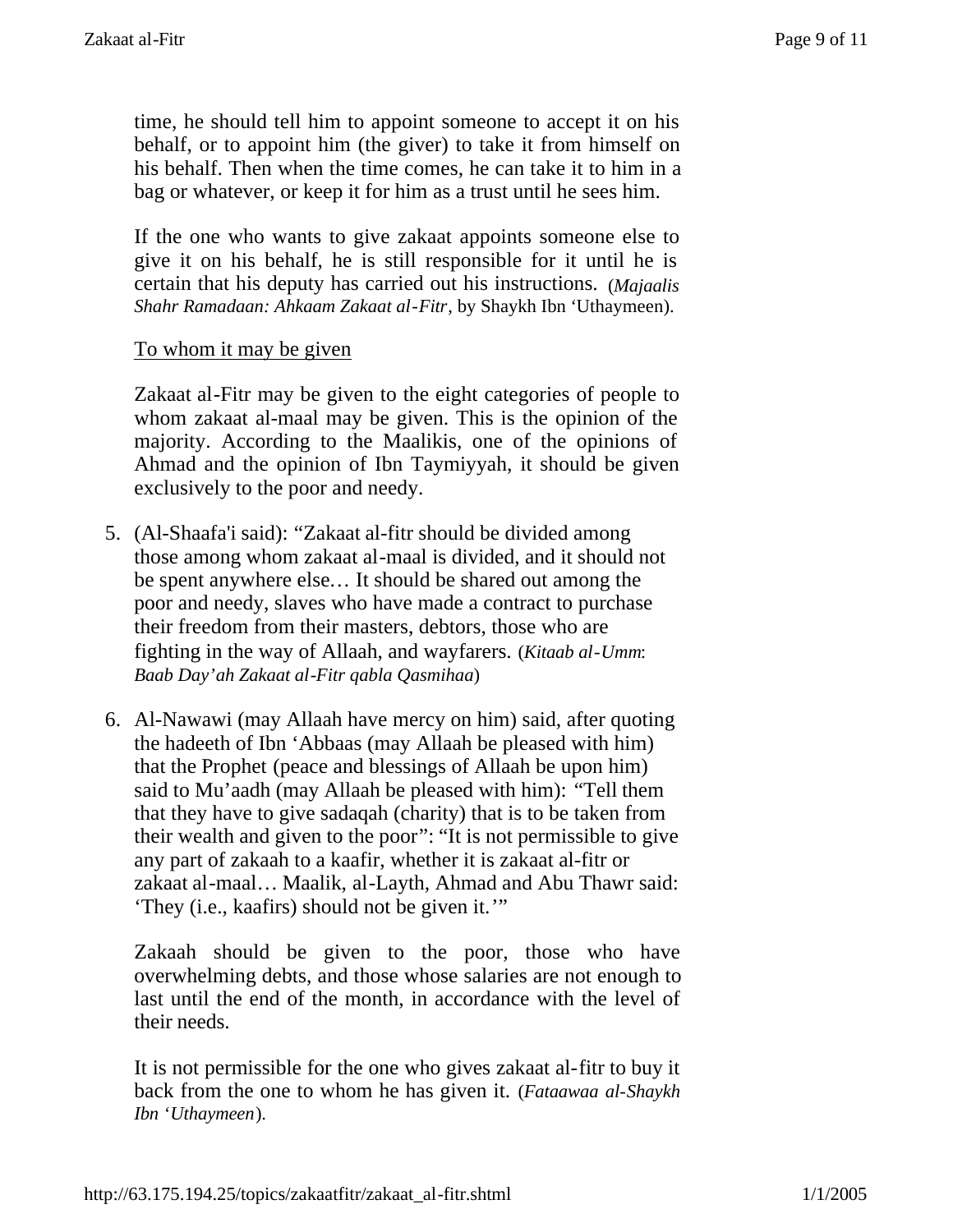# Payment and distribution

- 7. It is preferable for the person who is giving to share it out himself. (Al-Shaafa'i said): "I prefer to share out zakaat al-fitr myself rather than give it to the one who is collecting it."
- 8. Al-Nawawi (may Allaah have mercy on him) said: "Al-Shaafa'i said in *al-Mukhtasar*: 'Zakaat al-fitr is to be shared out among those to whom zakaat al-maal is shared out. I prefer that it should be given to relatives on whom it is not obligatory to spend at all.' He said: 'If he prefers to give it to the one who is collecting it, this should be fine, in sha Allaah… but it is better to share it out himself… If he gives it to the Muslim leader or the collector or the one who is collecting the people's zakaat alfitr, and he is given permission to give it, this is fine, but sharing it out himself is better than all of this.'" (*al-Majmoo'*, part 6).
- 9. It is permissible to appoint a trustworthy person to hand it over to those who are entitled to it, but if he is not trustworthy, then it is not allowed. 'Abd-Allaah ibn al-Mu'ammal said: "I heard Ibn Abi Mulaykah, when a man was saying to him, 'So-and-so told me to leave my zakaat al-fitr in the mosque,' Ibn Abi Mulaykah said, 'He does not know what he is talking about. You go and share it out (yourself), otherwise Ibn Hishaam (the governor who was collecting it in the mosque) will give it to his guards and whoever he wants' (i.e., he would give it to people who were not entitled to it)." (*Al-Umm*: *Baab day'at Zakaat al-Fitr qabla Qasmihaa*).

Imaam Ahmad (may Allaah have mercy on him) stated that it is permissible to share out one saa' among a group of people, or to give many saa's to one person…

Maalik said: "there is nothing wrong with a man giving sadaqat al-fitr on behalf of himself and his family to one needy person." (*al-Mudawwanah*, part 1, *Baab fi Qasm Zakaat al-Fitr*).

If one is giving less than a saa' to a poor person, this must be pointed out, because he might use it to pay his own zakaat al-fitr.

It is permissible for a poor person, if he receives zakaat al-fitrah from someone and he has more than he needs, to give it on his own behalf or on behalf of one of those who are dependent on him, if he is sure that the food is OK (i.e., it is the right type of food and the quantity is sufficient).